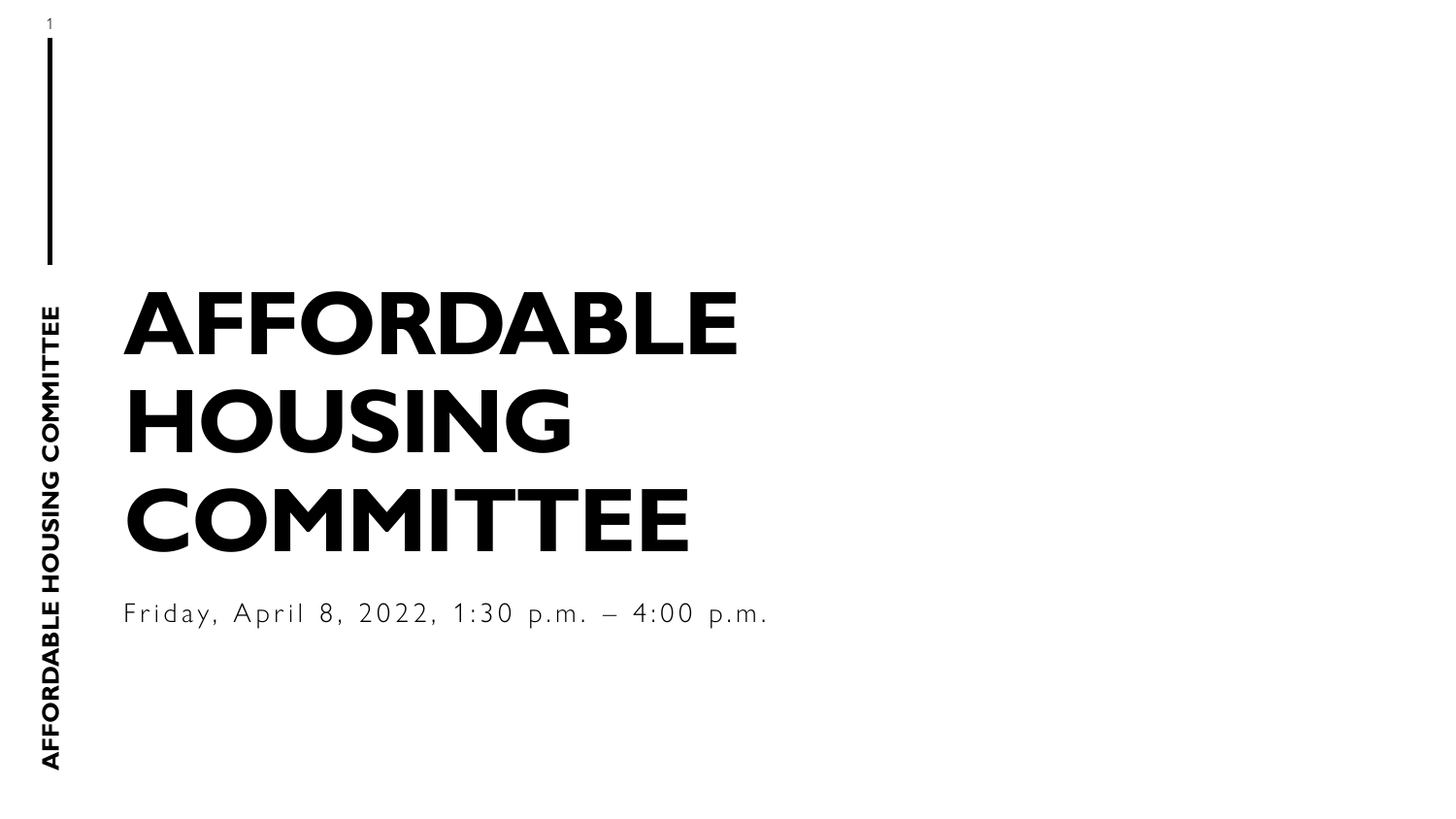## **Agenda**

- 1:30 p.m. **Introductions and Agenda Review**
- 1:40 p.m. **Adoption of February 9, 2022 Meeting Minutes**, action item
- 1:45 p.m. **Community Partners Table**, briefing
- 1:55 p.m. **GMPC Motion 21-1 Draft Accountability Framework**, decision
- 3:30 p.m. **State Legislative Session Wrap-up**, briefing
- 3:55 p.m. **Wrap Up and Next Steps**
- 4:00 p.m. **Adjourn**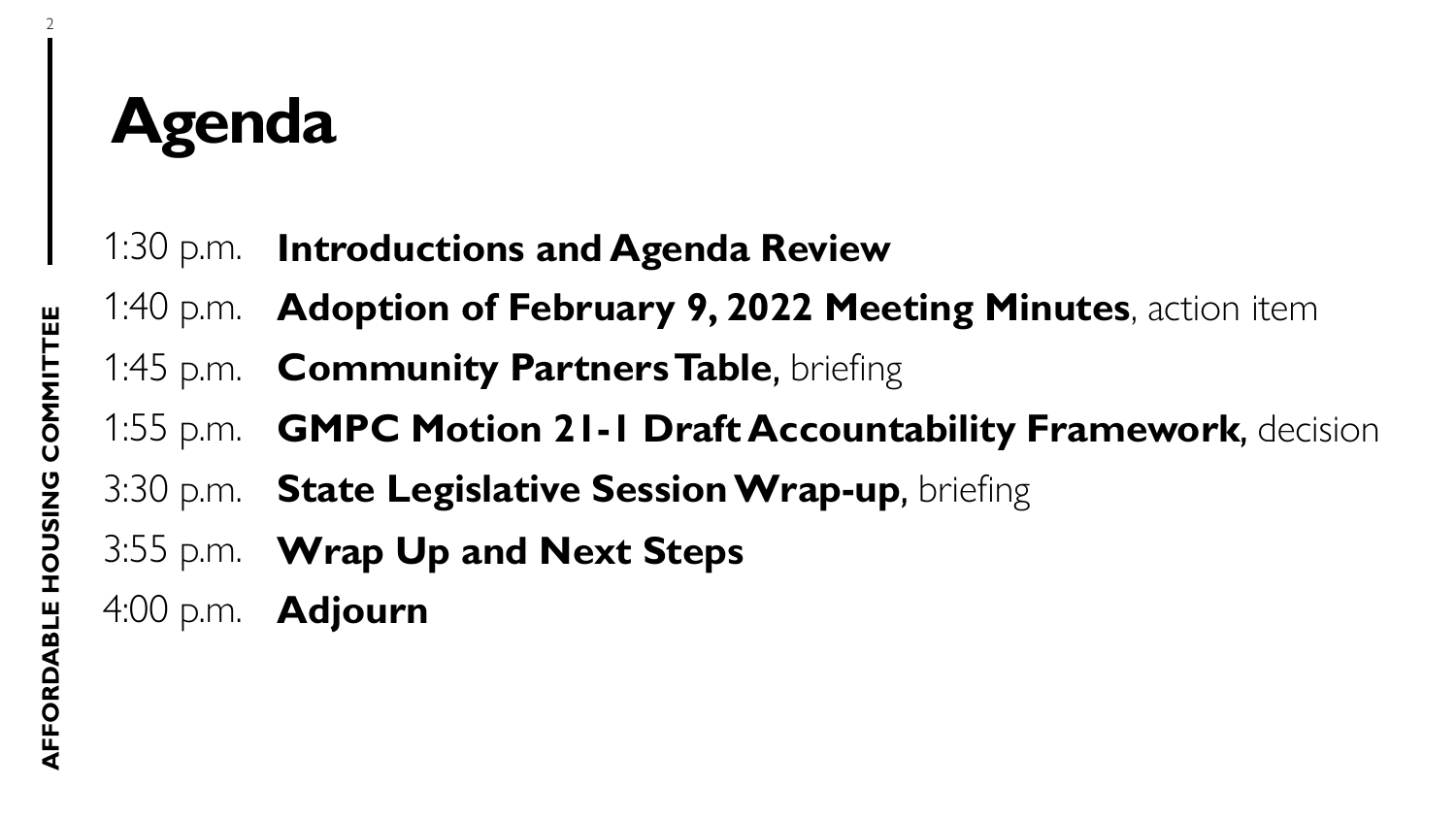3

## **Meeting Minutes**

**Reference material:** Draft Feb. 9, 2022 [AHC Meeting Minutes](https://kingcounty.gov/~/media/depts/community-human-services/housing-homelessness-community-development/documents/affordable-housing-committee/Meeting-04-08-22/Draft_AHC_Meeting_Minutes_2022,-d-,02,-d-,09.ashx?la=en)

**Council Chair Claudia Balducci**

Affordable Housing Committee Chair King County Council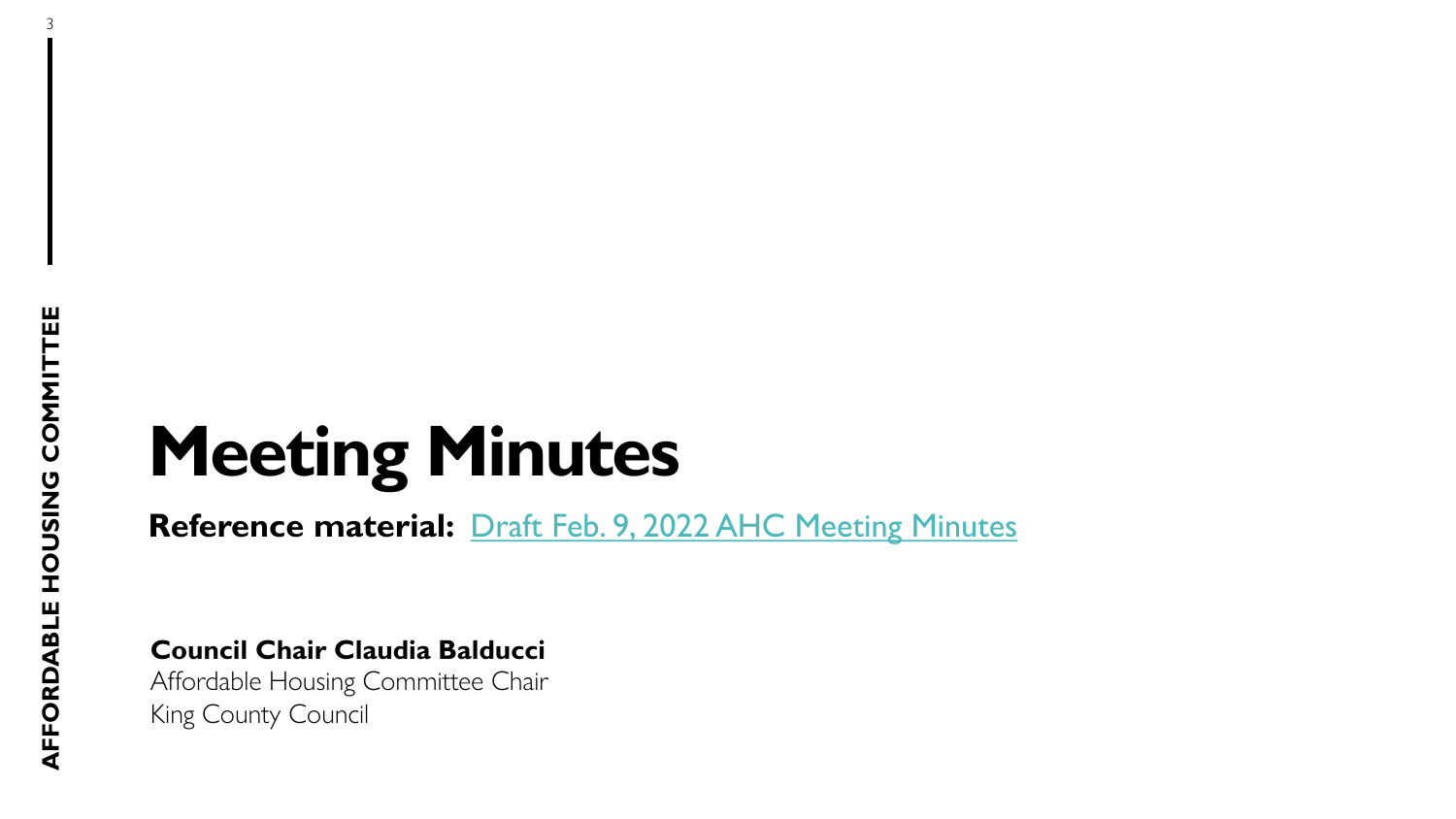4

## **Community Partners Table**

**Reference material:** [Recommendations Report](https://kingcounty.gov/~/media/depts/community-human-services/housing-homelessness-community-development/documents/affordable-housing-committee/Meeting-04-08-22/Community_Partners_Table_Recommendations_Report_2022,-d-,04,-d-,08.ashx?la=en)

**Sarah Ballew <b>Matthew Echohawk-Hayashi** Change Management and Policy Consultant The Mice President Headwater People **Headwater People**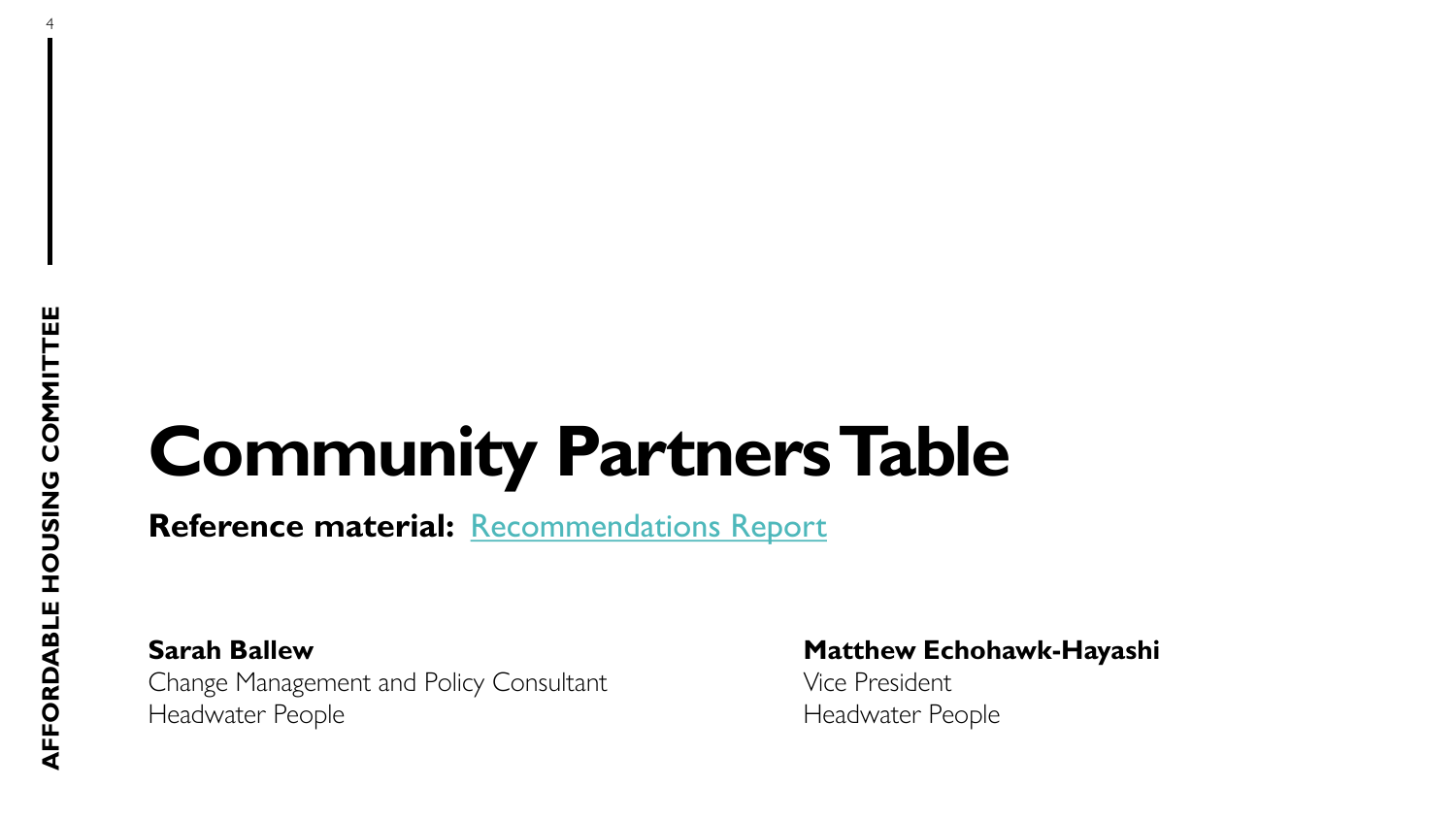5

## **GMPC Motion 21-1 Draft Accountability Framework**

**Reference material:** [Staff Report](https://kingcounty.gov/~/media/depts/community-human-services/housing-homelessness-community-development/documents/affordable-housing-committee/Meeting-04-08-22/AHCGMPCMotion211DraftAccountabilityFrameworkStaffReport20220401.ashx?la=en)

**McCaela Daffern** Regional Affordable Housing Implementation Manager

King County Department of Community and Human Services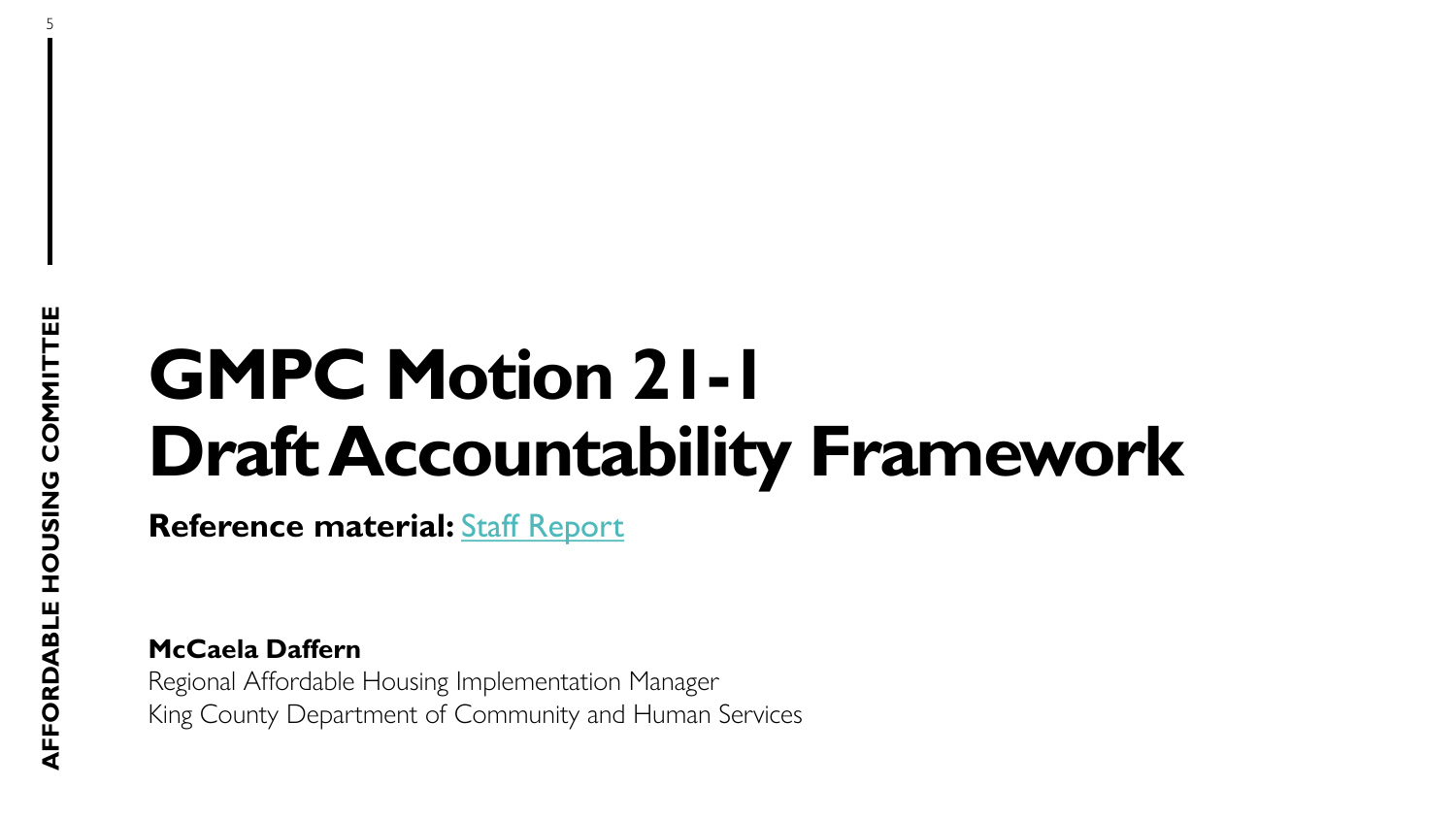## **AHC 2022 Work Phases**

Recommend an **accountability framework**

Incorporate new data and guidance from Commerce on **affordable housing targets and countywide need projections**

 $\begin{pmatrix} 1 \end{pmatrix}$  3

Recommend **CPP amendments**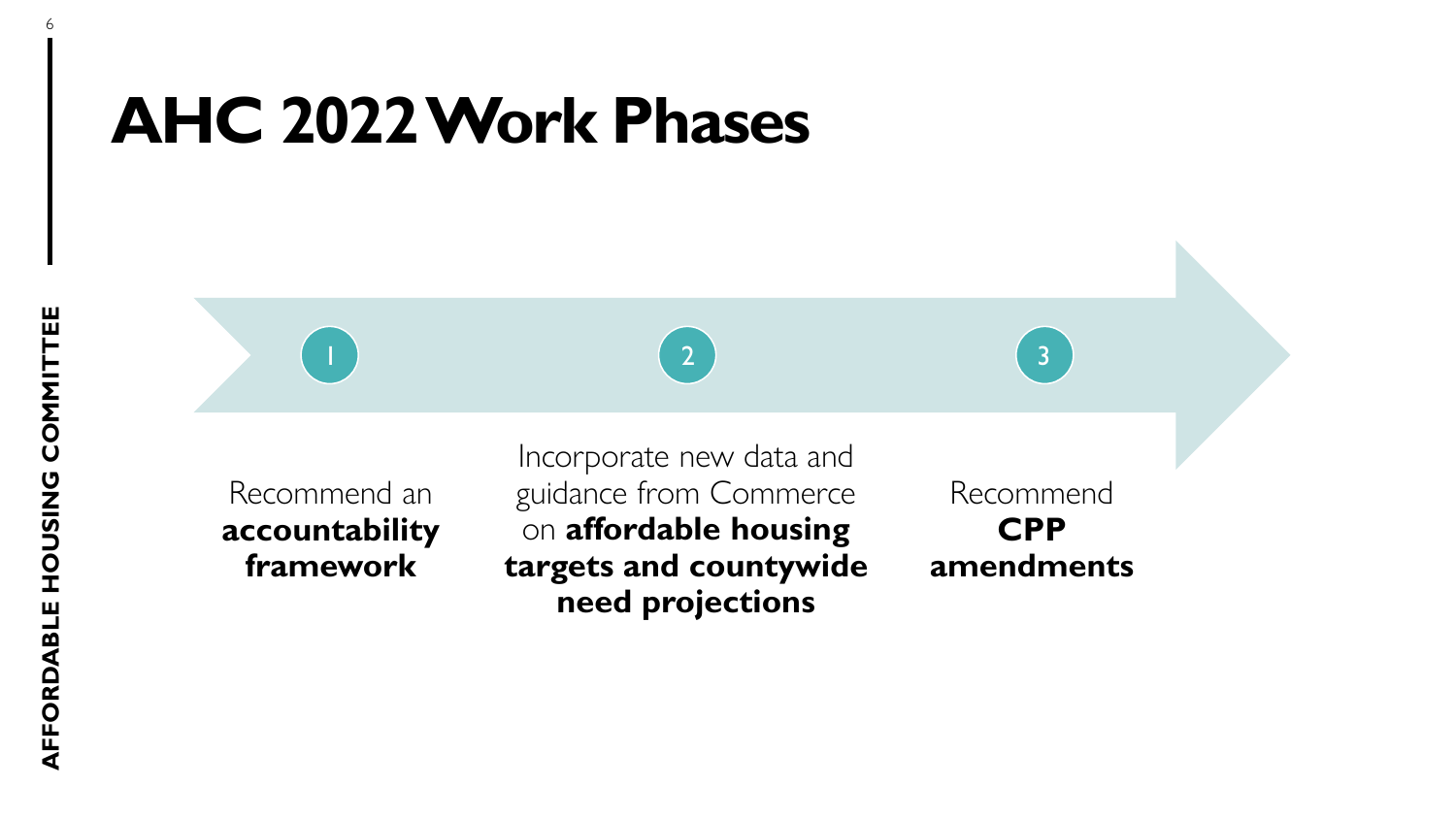## **Project Updates**



**Accountability framework Affordable housing targets &** countywide need projections

### **AHC staff consulted or briefed**

- ✓*Consulted:* HIJT CPP Work Group, IJT, AHC leadership
- ✓*Briefed*: CPT, King County Planning Directors

### **Key Dates**

- Input, direction, and approval to proceed o Affordable Housing Committee, 4/8 o Growth Management Planning Council, 4/27
- Selection of preferred framework o Affordable Housing Committee, 5/18

### **Commerce staff consulted or briefed**

- ✓*Consulted:* Commerce focus groups, Commerce Advisory Committee, County AHC and Regional Planning staff, PSRC housing staff
- ✓*Briefed:* HIJT CPP Work Group, IJT, King County Planning Directors, AHC, GMPC

### **Key Dates**

- Staff input on draft guidance from Commerce
	- Joint IJT/HIJT CPP Work Group meeting to review Commerce's preliminary draft target methodology, 4/26
- Preliminary direction to staff o Affordable Housing Committee, 5/18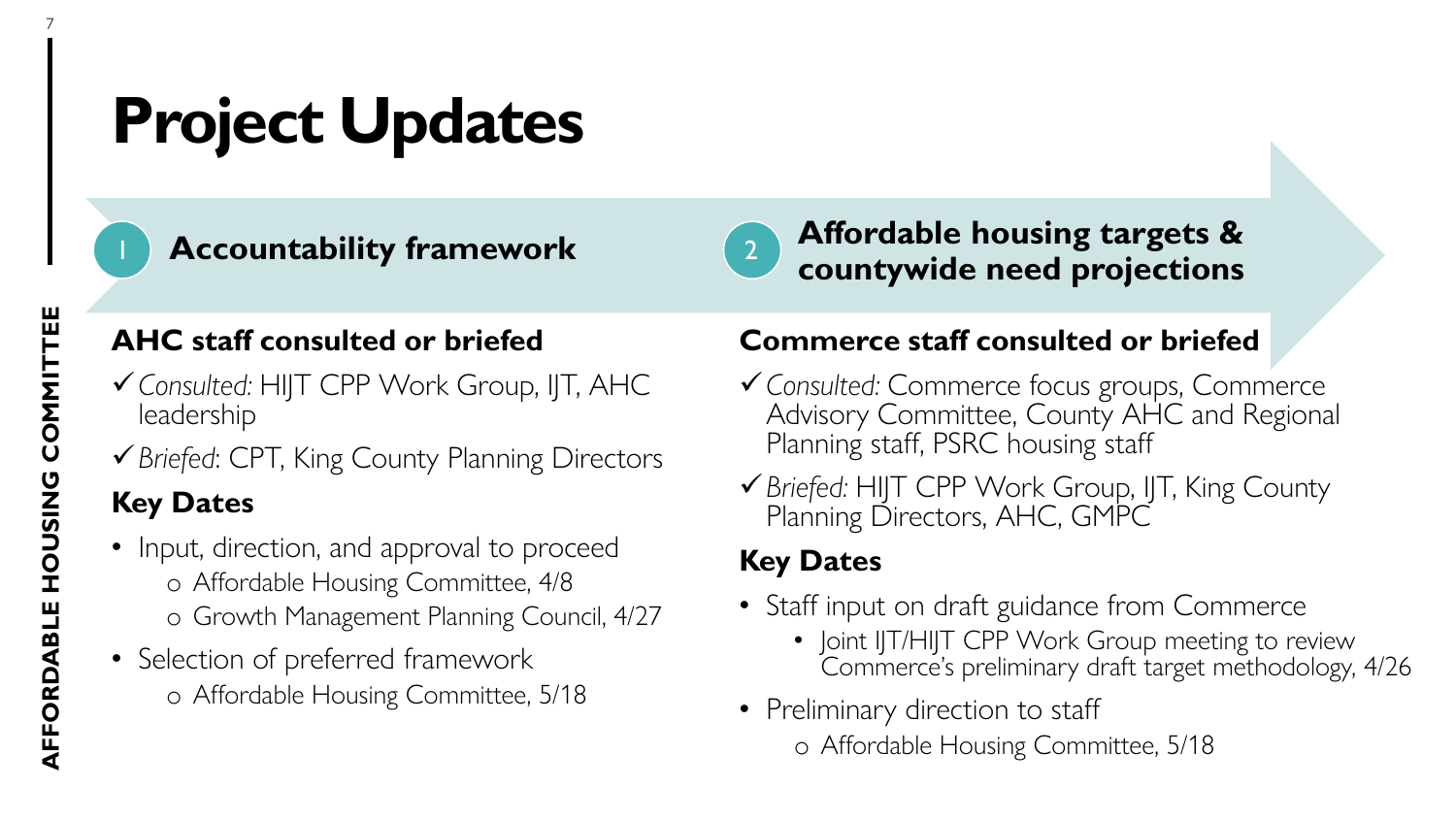## **Framework Considerations**

### ✓**Compliment state and multicounty accountability systems**

### ✓**Strengthen the CPP Housing Chapter accountability system**

- Provide technical assistance on CPP Housing Chapter alignment
- Review, comment on, or approve housing elements for alignment
- Establish and review progress on benchmarks for adequacy of a jurisdiction's plan and policy implementation
- Compare progress to other jurisdictions
- Recommend or require adjustments if progress falls short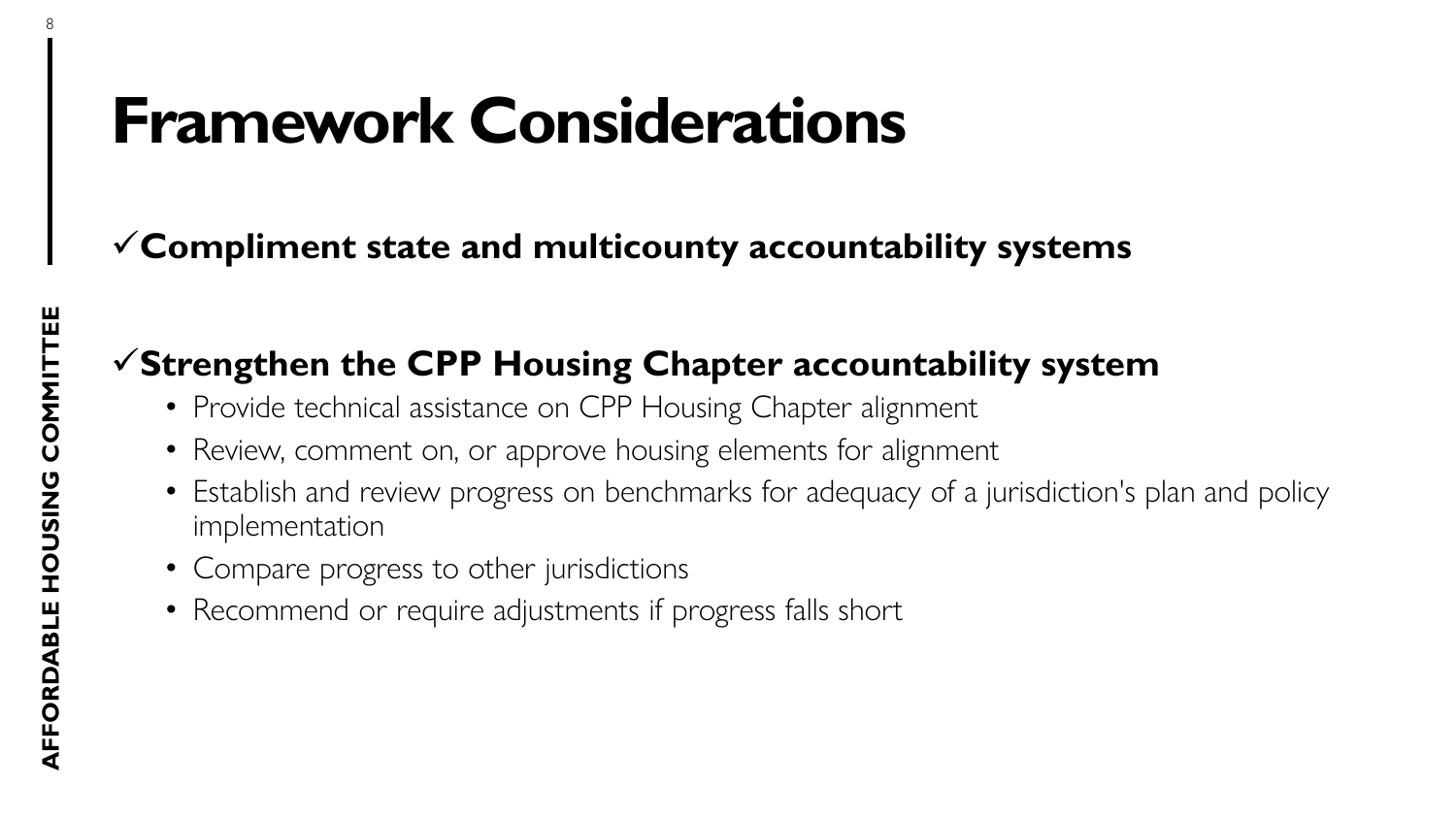## **Framework Considerations**

### ✓**Consider GMPC member amendments**

### ✓**Clarify role of affordable housing targets and other benchmarks**

- Changes to the GMA point to the need for jurisdictional targets linked to countywide need and redefined countywide need projection
- Other benchmarks needed
	- Jurisdictions don't have control over many barriers to meeting need
	- Unit production is a lagging indicator of effective policy implementation

### ✓**Articulate a full range of options in the first draft**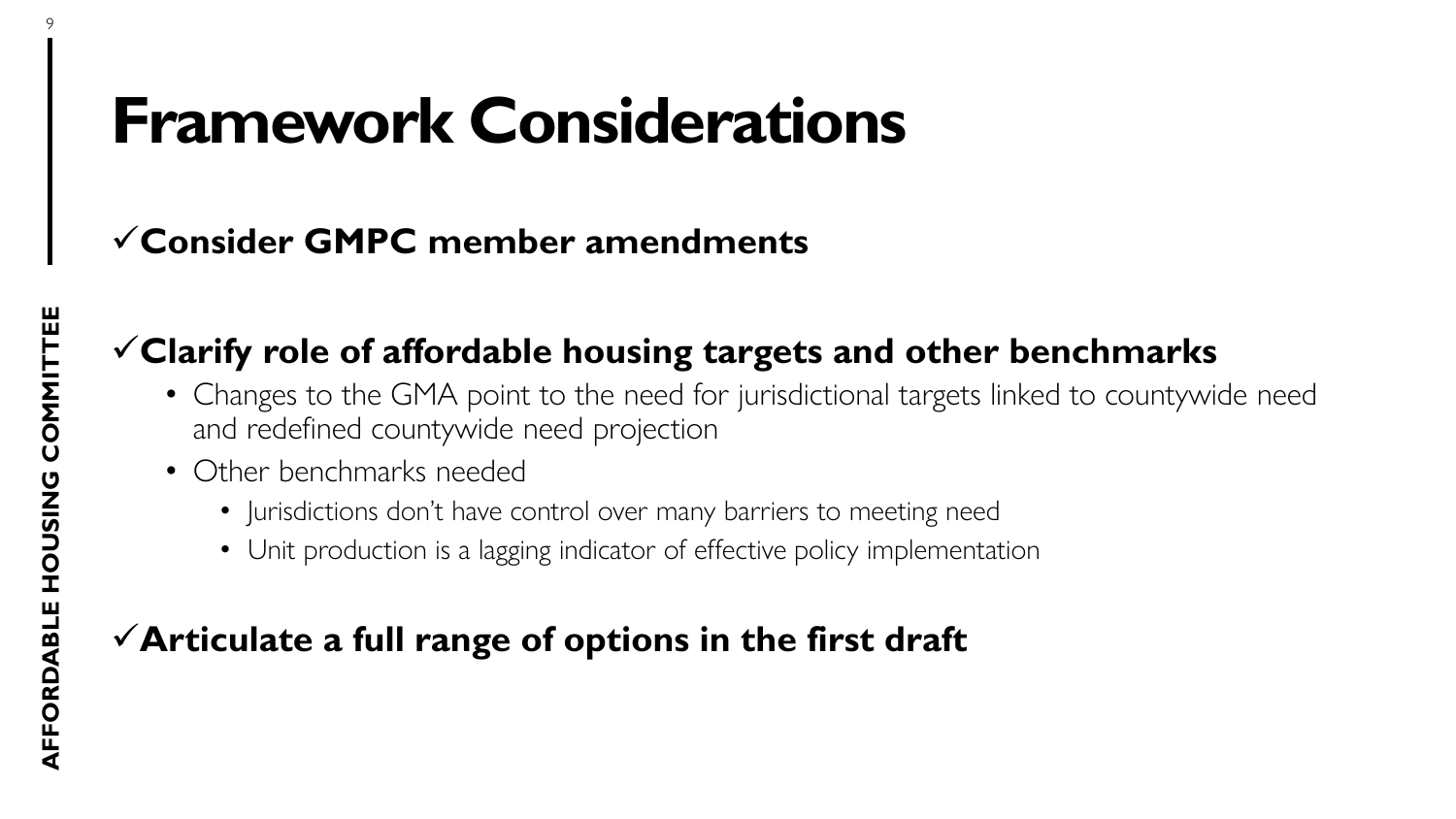## **Potential Framework Actions**

#### **Targets**

Jurisdictional affordable housing targets established in CPP Housing Chapter to clarify what jurisdictions must plan for and accommodate

#### **1 Comprehensive Plan Adoption Oversight**

**2 Comprehensive Plan Implementation Oversight**

#### **1a. Review Plans**

Before comprehensive plan adoption, AHC County staff or the AHC reviews draft plans for alignment with the CPP Housing Chapter and comments

#### **1b. Review & Certify Plans**

After plan review and adoption, GMPC issues plan certification decision

#### **2a. Monitor & Report**

Annually after plan adoption, the AHC measures jurisdictional progress to plan for and accommodate affordable housing targets in dashboard using standardized benchmarks and housing data trends

#### **2b. Monitor, Report & Require Adjustments**

Five years after plan adoption, GMPC reviews the monitoring information, identifies jurisdictions with significant shortfalls in planning for and accommodating affordable housing targets, and requires those jurisdictions to take reasonable measures to adjust plans or land use maps to address significant shortfall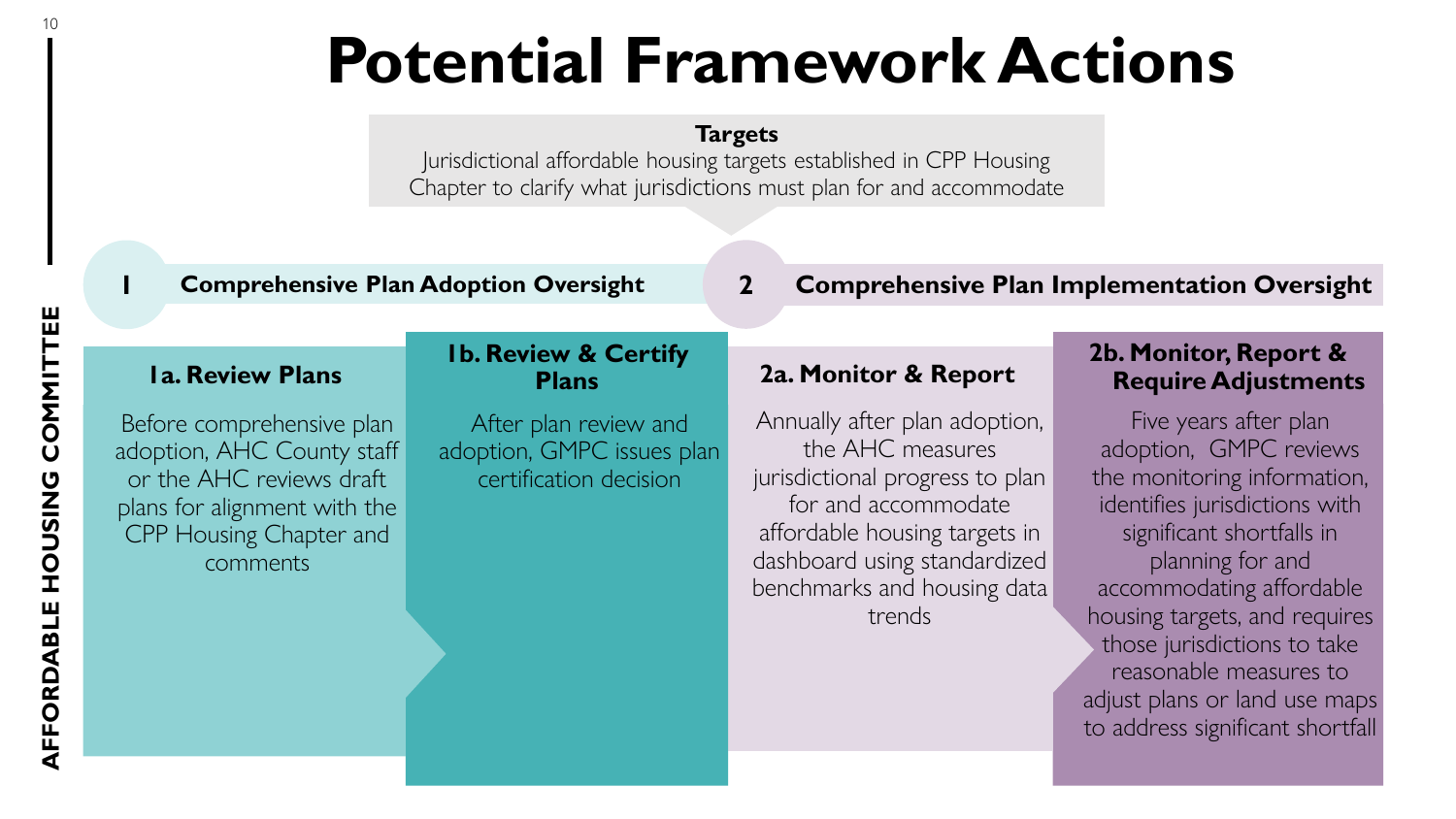## **Discussion Approach**

- Staff will summarize an action
- Members will determine if it should be further analyzed or amended
- Repeat for each action

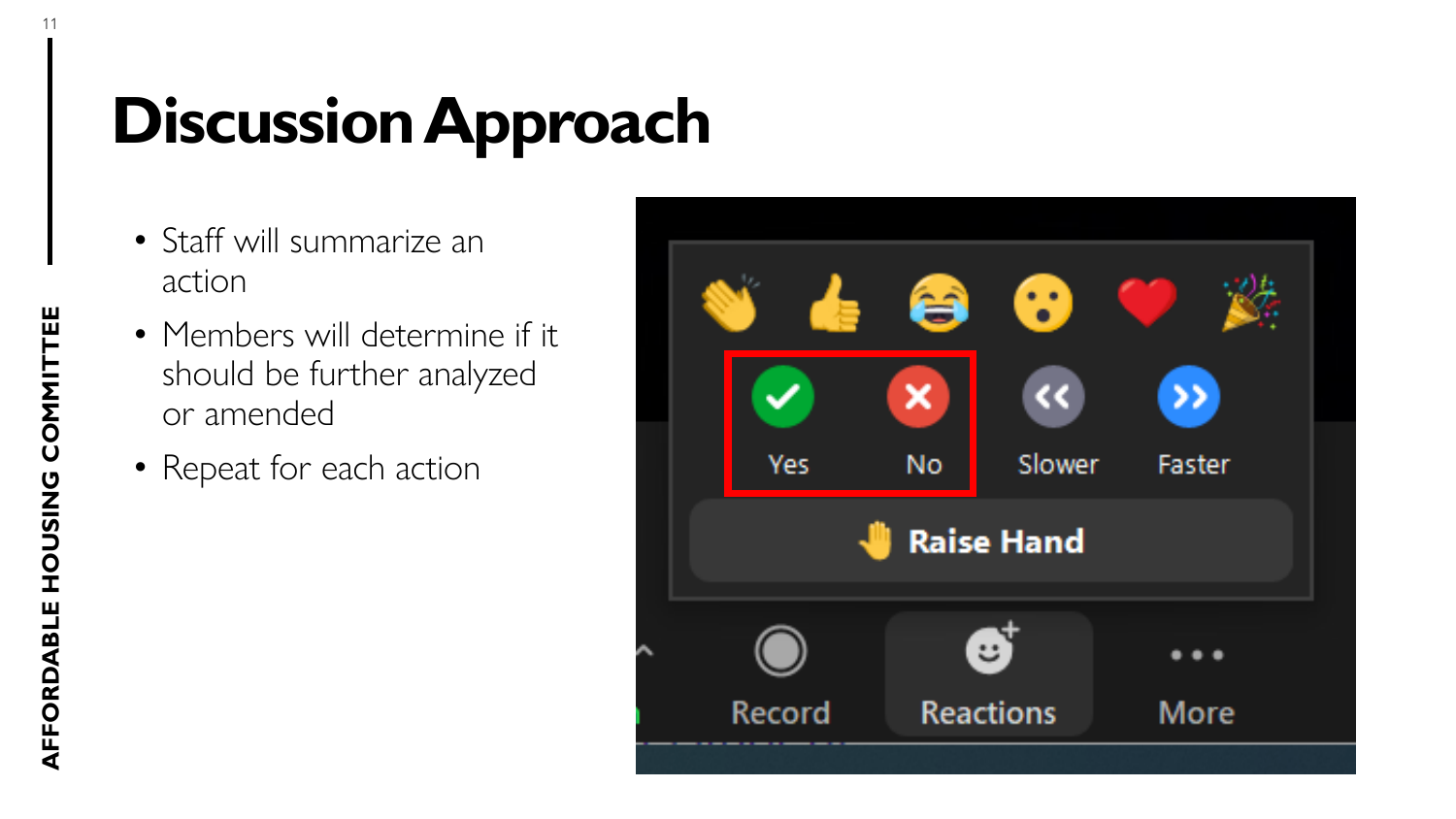## **1a. Review Plans**

### **Summary**

Before adoption of a periodic update to a comprehensive plan, County AHC staff or the AHC reviews draft plans for alignment with the CPP Housing Chapter and comments

#### **Roles**

- a. County AHC staff work with PSRC and Commerce to identify opportunities to align guidance, review standards, and processes
- b. AHC establishes plan review standards, issues early jurisdictional guidance, and invites staff to seek assistance from AHC County staff well in advance of adoption
- c. Jurisdictions submit draft plans to the County AHC staff for review at least 60 days prior to planned adoption
- d. County AHC staff review draft plans, including the land use map, and coordinate with jurisdictional staff on plan adjustments to address misalignment and resolve potential certification issues before the plan is finalized and adopted
- e. County AHC staff review draft housing elements and prepare comment letters for AHC issuance. Comments focus on areas of additional work needed to align with CPP Housing Chapter before the plan is finalized and adopted
- f. Jurisdictions with adopted housing elements that remain inconsistent with the CPPs assume the risk of a potential legal challenge

#### **Considerations**

- AHC will spend most of its meeting time in 2024 and early 2025 and every ten years thereafter issuing comment letters if plan certification is not recommended. See Action 2b for impacts if plan certification is recommended.
- Jurisdictional, AHC County, ARCH/ SKHHP staff will spend significant time once every ten years engaging in county-level plan review
- Jurisdictions will need to allocate additional staff resources. Small and medium-sized cities may struggle more with the incremental staffing impact.
- AHC members may feel uncomfortable commenting on jurisdiction's plans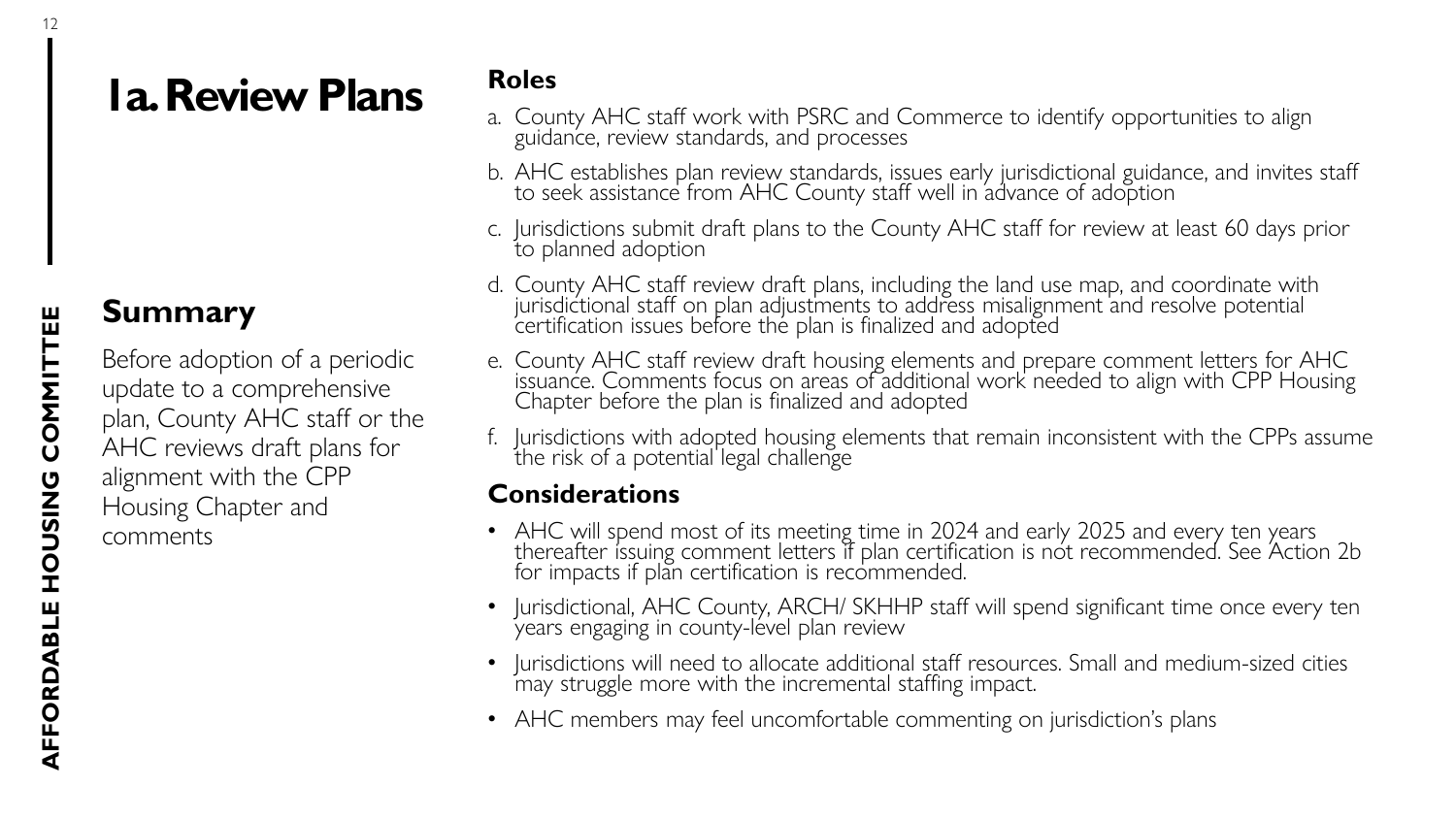## **1b. Review & Certify Plans**

### **Summary**

Everything in *Action 1a* plus, after adoption of periodic update to a comprehensive plan, GMPC issues plan certification decision for alignment with the CPP Housing Chapter.

#### **Roles**

- a. AHC conducts plan review process outlined in Action 1a, except County AHC staff communicate recommended plan improvements to jurisdictions prior to plan adoption and report to the AHC on efforts
- b. County AHC staff work with PSRC to identify opportunities to align
- c. County AHC staff review adopted plans and prepare a staff certification recommendation
- d. AHC issues a plan certification recommendation to GMPC
- e. GMPC issues a certification decision, a conditional certification, or decision not to certify
- f. Jurisdictions with conditionally certified plans enter into an agreement with the GMPC to address remaining work items to be in full conformity with criteria for certification
- g. Jurisdictions with uncertified plans assume the risk of a potential legal challenge

#### **Considerations**

- AHC will spend a lot of meeting time in 2025 and early 2026 and every ten years thereafter reviewing and approving certification recommendations
- Jurisdictional, AHC County, HIJT/IJT, ARCH/ SKHHP staff will need to spend time once every ten years engaging in plan certification
- Jurisdictions will need to allocate additional staff resources. Small and medium-sized cities may struggle with the incremental staffing impact more
- Jurisdictions may not want other jurisdictions issuing plan certification decisions
- Represents a substantive role change for the GMPC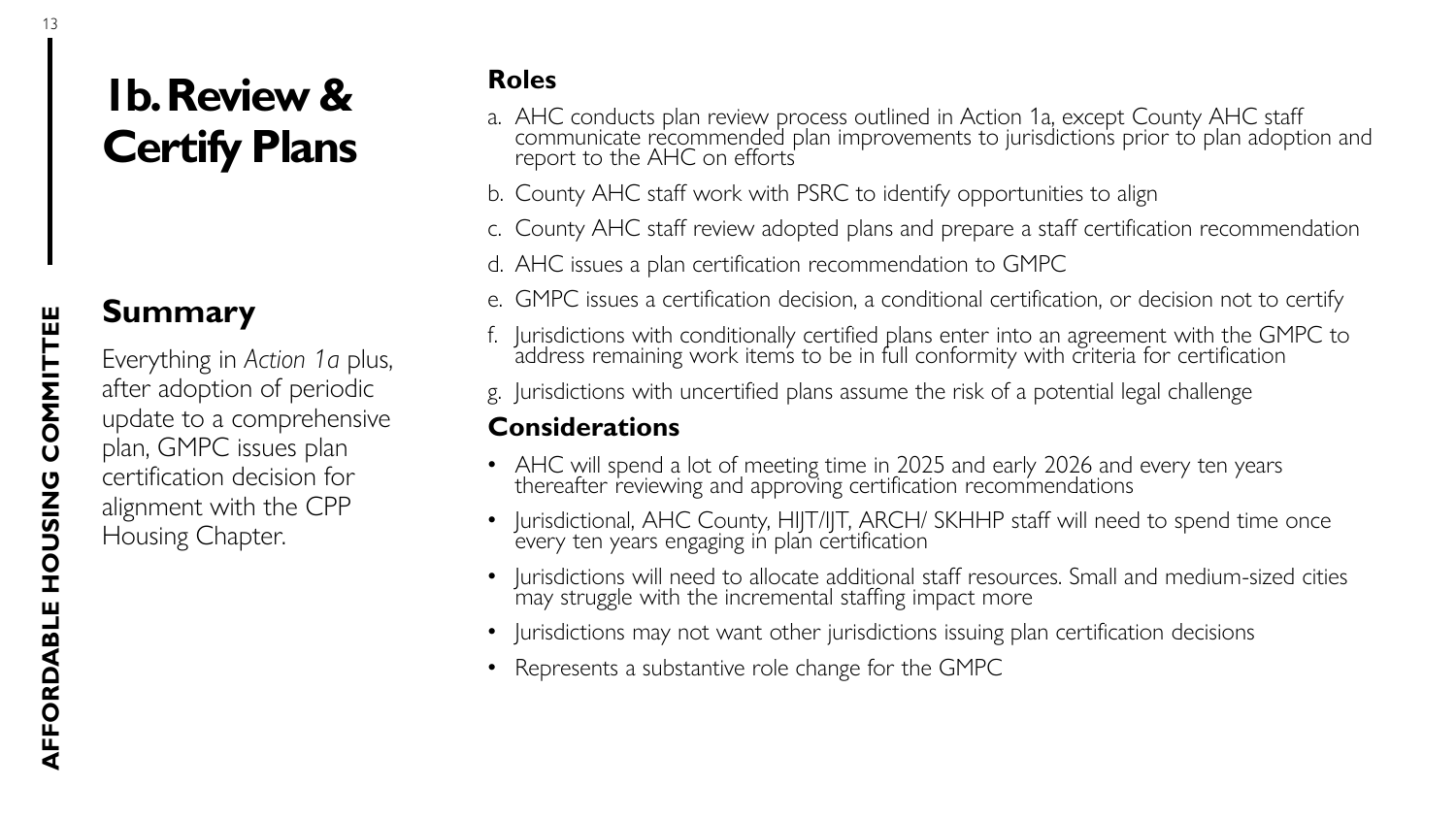## **2a. Monitor & Report**

### **Summary**

After comprehensive plans are adopted, AHC measures jurisdictional progress to plan for and accommodate affordable housing targets in dashboard using standardized benchmarks and housing data trends

#### **Roles**

- a. County AHC staff determine what housing data trends and performance benchmarks will be tracked annually across all jurisdictions or subregions
- b. County AHC staff work with PSRC to align jurisdictional housing data collection efforts
- c. County AHC staff or consultant monitors jurisdictional progress to reach countywide or subregional benchmarks annually in the dashboard
- d. Annual dashboard update includes annual jurisdictional comparisons against the countywide or subregional benchmarks set and progress relative to other jurisdictions
- e. In response to monitoring, AHC periodically issues reports or recommendations on how to reach targets more effectively

#### **Considerations**

- AHC will spend time in 2022 deliberating and setting benchmarks and data trends to track
- Jurisdictional, AHC County, HIJT/IJT, ARCH/ SKHHP staff will need to spend time in 2022 establishing recommended benchmarks and data trends to track annually and what standard jurisdictions will be compared to
- Staff will experience annual impacts to support annual monitoring and reporting, but likely not more than was already anticipated in the adopted 2021 CPPs
- Challenges associated with deciding on benchmarks and data trends to track and issuing comparisons/evaluations of jurisdictional performance
- Concerns that annual reporting alone—without the ability to hold jurisdictions accountable for poor performance or require adjustments if needed—may not meaningfully drive policy change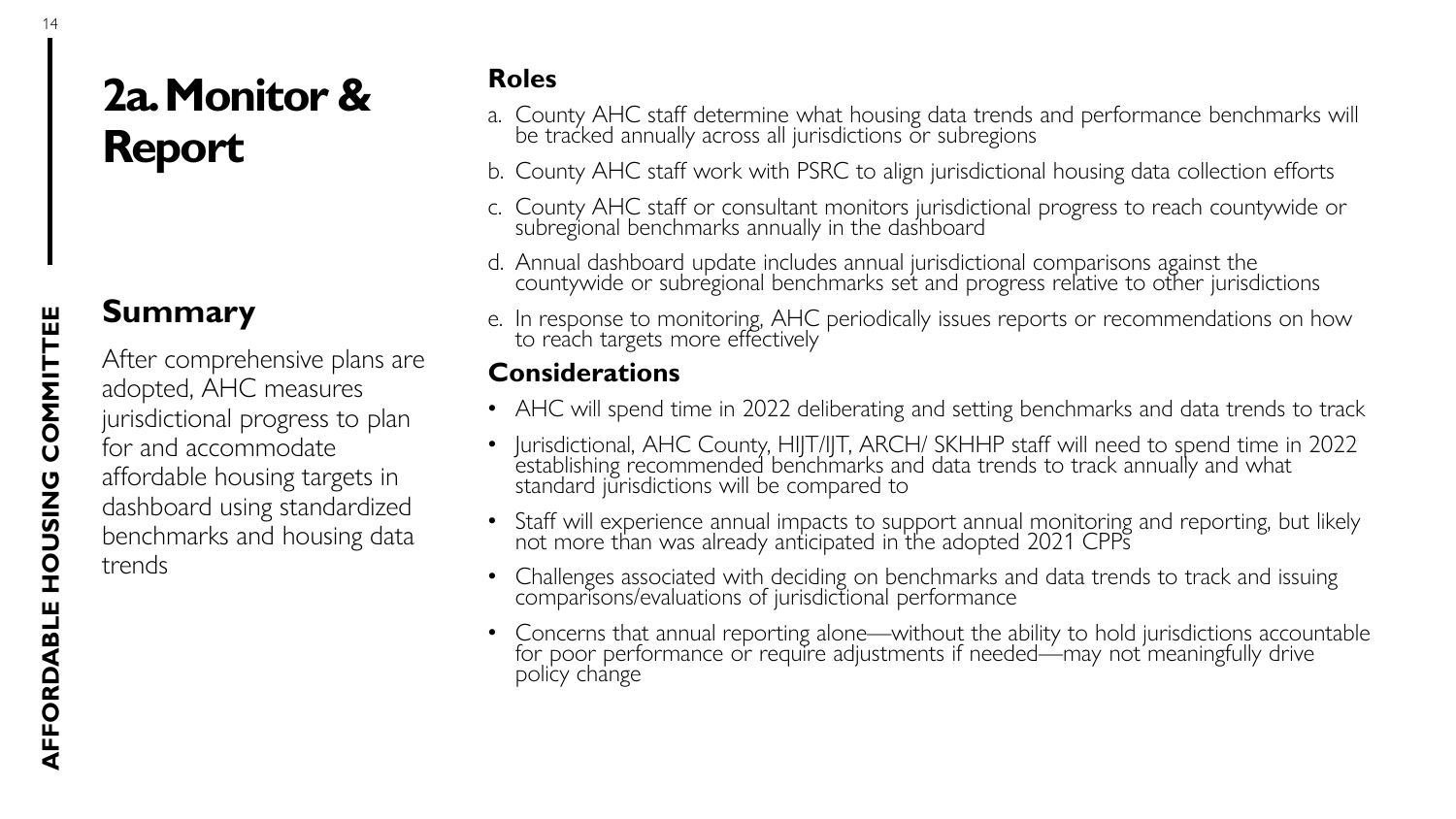### **Summary**

Everything in *Action 2a* plus, five years after plan adoption, the GMPC reviews the information collected through monitoring and identifies jurisdictions with significant shortfalls in planning for and accommodating affordable housing targets and requires those jurisdictions to take reasonable measures to adjust plans or land use maps to address significant shortfalls

#### **Roles**

- a. The AHC conducts the activities in *Action 2a*
- b. County AHC and jurisdictional staff establish adequacy standards for jurisdictional efforts
	- c. County AHC staff work with Commerce to identify opportunities to align implementation progress report standards and processes
	- d. Staff compile midcycle comprehensive plan assessment of progress toward housing benchmarks using data collected and possibly information reported to Commerce
	- e. AHC makes preliminary determination about whether a jurisdiction's efforts to plan for and accommodate their targets was adequate
- f. GMPC reviews the AHC's recommendation and issues a determinations of adequacy
- g. Jurisdictions that do not demonstrate adequate progress must work with AHC to explain and/or take reasonable steps to address in $\stackrel{\text{'}}{\text{a}}$ dequ $\stackrel{\text{'}}{\text{a}}$ cies
- h. Jurisdictions that do not take reasonable measures assume the risk of a potential legal challenge

#### **Considerations**

- AHC/GMPC will spend a lot of meeting time in 2029/2030 and every ten years thereafter reviewing assessments and determining adequacy
- Jurisdictional, AHC County AHC staff, HIJT/IJT staff, and ARCH and SKHHP staff will need to spend time once every ten years compiling assessments
- Jurisdictions will need to allocate new resources to staff the effort. Small and medium-sized cities may struggle with the incremental staffing impact more.
- Challenges associated with setting standards for adequacy/ inadequacy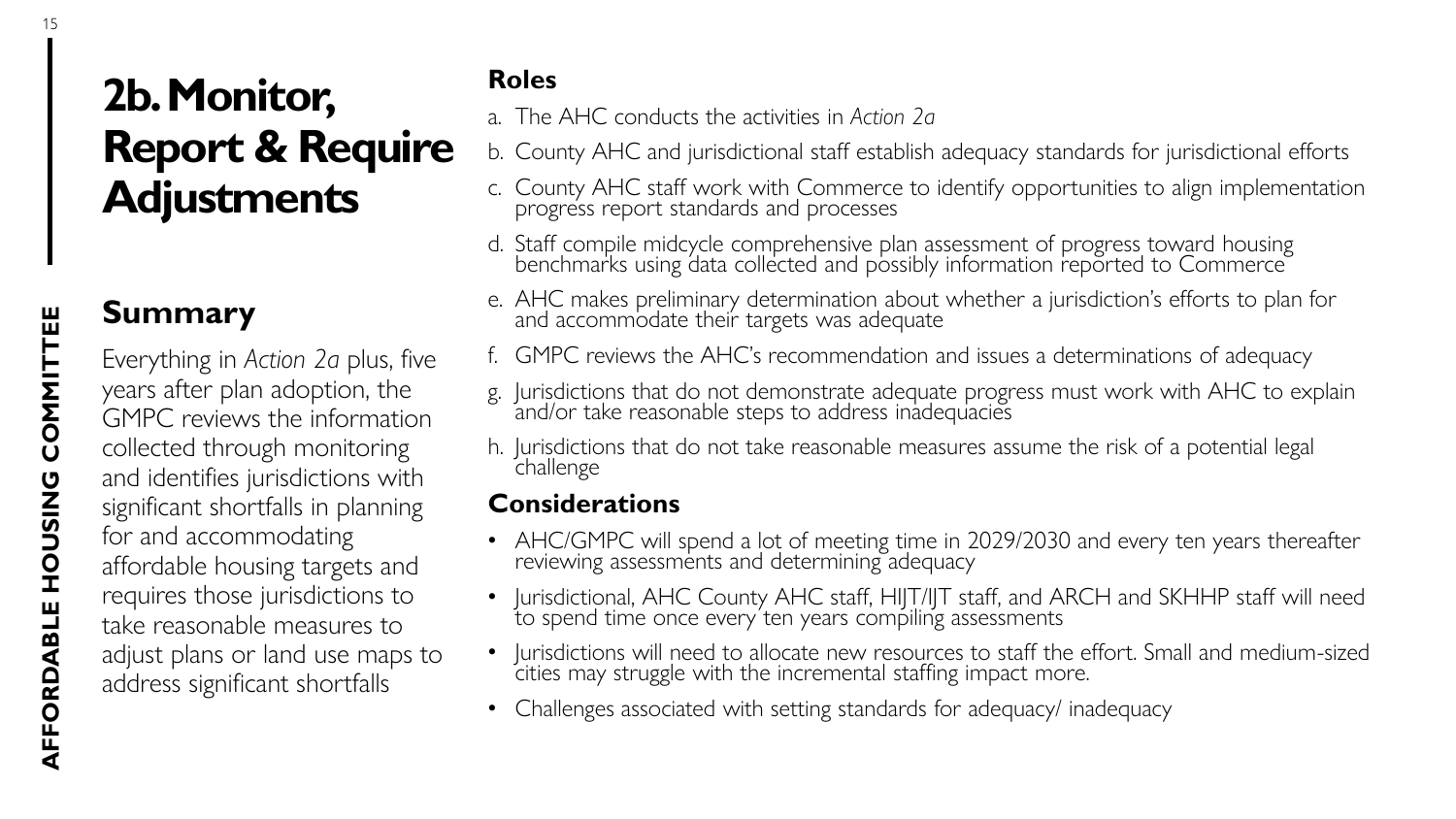## **State Legislative Session Wrap-up**

**Reference material:** 2022 [AHC State Legislative Priorities Update](https://kingcounty.gov/~/media/depts/community-human-services/housing-homelessness-community-development/documents/affordable-housing-committee/Meeting-04-08-22/AHC_State_Legislative_Agenda_Memo_2022,-d-,04,-d-,08.ashx?la=en)

**Sunaree Marshall**

Housing Policy and Special Projects Manager King County Department of Community and Human Services